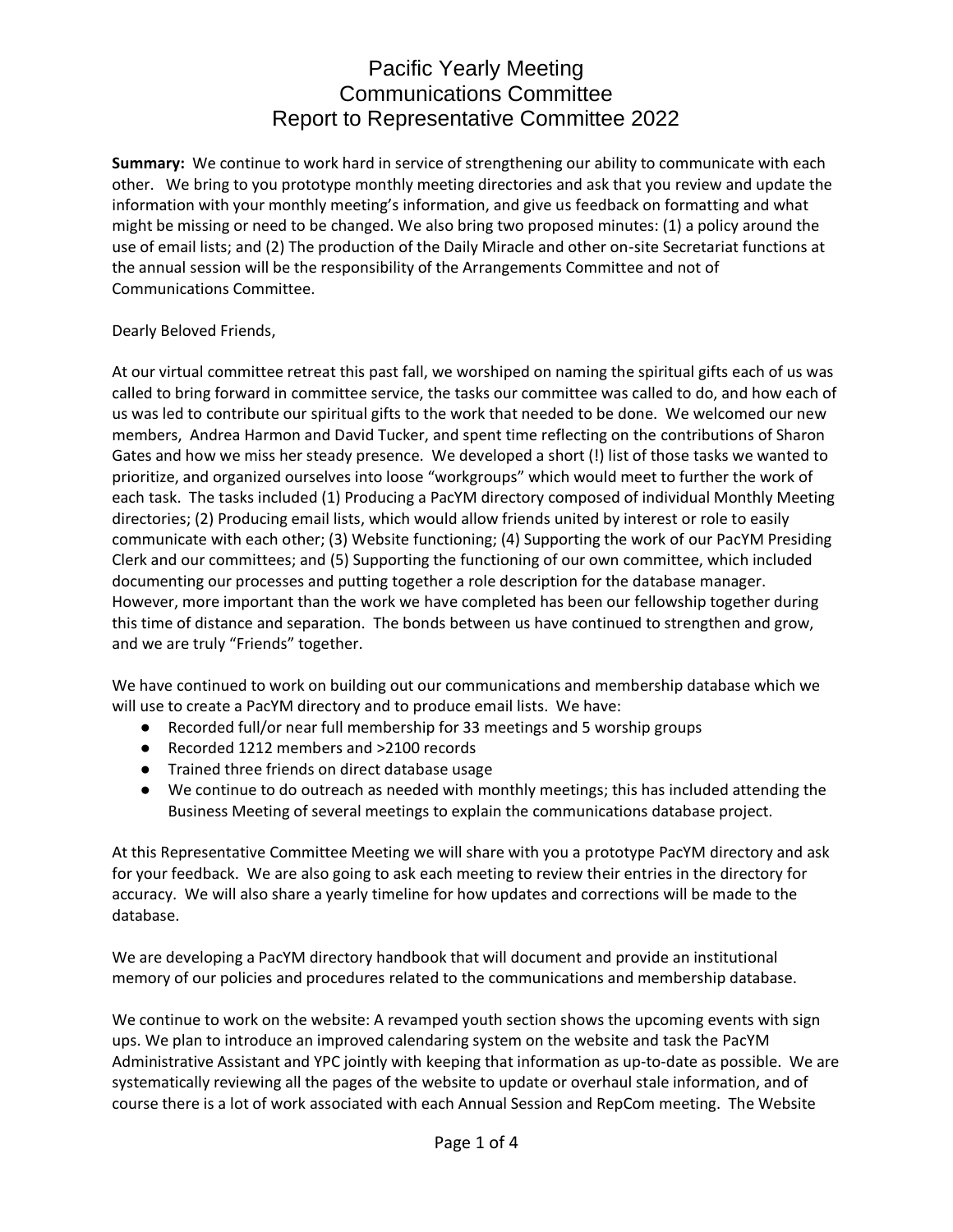Team has been joined in our meetings by Tom Vosburg who is IMYM Technical Lead, resulting in fruitful exchange of ideas between the websites of the two yearly meetings.

We are bringing two items for review and approval by Representative Committee:

- The following **Minute**: "The production of the Daily Miracle and other on-site Secretariat functions at the annual session will be the responsibility of the Arrangements Committee and not of the Communications Committee."
- A policy governing the use of email lists (see below)

We have developed a position description for the DM editor which we will share with Arrangements.

We are grateful for the opportunity to serve.

**Members** of our committee include: Andrea Harman, Allison Kirkegaard, George Mills, David Tucker and Kate Watkins (Clerk). Bronwen Hillman (Administrative Assistant), Jan Tappan (Historian/Archivist), DJ Bloom (Statistical Clerk) and Keenan Lorenzato (Youth Programs Coordinator) serve ex officio on the committee. Christina Forst has been participating in our work; we are grateful for her service.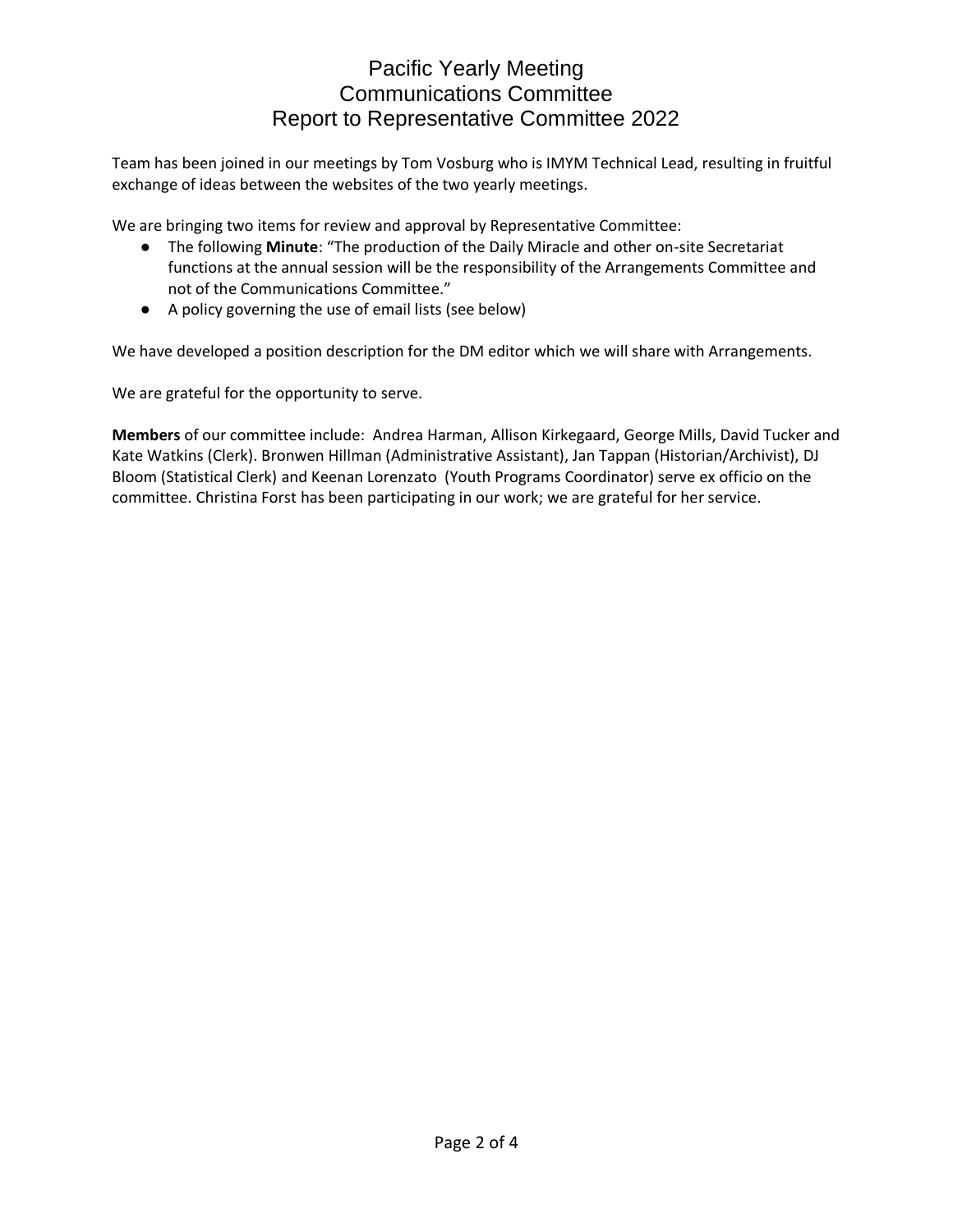### **Policy on Email Lists**

### **Definitions**

An email list is a technology that allows a person to send an email message to many email addresses at once by sending it to a single group address. For example, if we had personal email addresses for Margaret Fell, the Public Universal Friend, and Bayard Rustin (e.g., margaretfell@gmail.com, puf@aol.com, bayardr@earthlink.net), we could add these personal email addresses to an email list with the address examplelist@pacificyearlymeeting.org so that someone could send a message to all three of these Friends simply by sending an email to examplelist@pacificyearlymeeting.org.

There are two types of email lists: *announcement lists*, which allow one-way communication of information, and *discussion lists*, which allow back-and-forth conversation.

### **Email lists in Pacific Yearly Meeting**

The Pacific Yearly Meeting (PacYM) Communications Committee will create and maintain email lists using information from the PacYM communications and membership database. These lists are intended to strengthen our community by enabling Friends with similar ministries to communicate with each other and by helping PacYM officers and committees to share important information with the yearly meeting body.

Only appropriate PacYM officers, committee clerks, and PacYM employees can send emails to *announcement lists*, using their official PacYM role-based emails. PacYM Friends will be included in these lists on an **opt-out** basis; everyone who has an email address listed in the communications and membership database and has consented to receive emails pertaining to the yearly meeting will be automatically put on relevant announcement lists, with the option to unsubscribe given at the bottom of each message. Examples of announcement lists include:

- A list of clerks, co-clerks, and clerking teams of monthly meetings
- A list of monthly meeting representatives to Pacific Yearly Meeting
- A list of parents with children under 18 and other Friends who sometimes accompany children under 18 to PacYM events

*Discussion lists* allow anyone who is on the list to send emails to the list. Friends will be included in these lists on an **opt-in** basis; an appropriate PacYM officer, committee clerk, or employee will send an invitation to Friends identified in the communications and membership database (or otherwise selfidentified) as potentially having an interest in participating. Those that do choose to join will then be